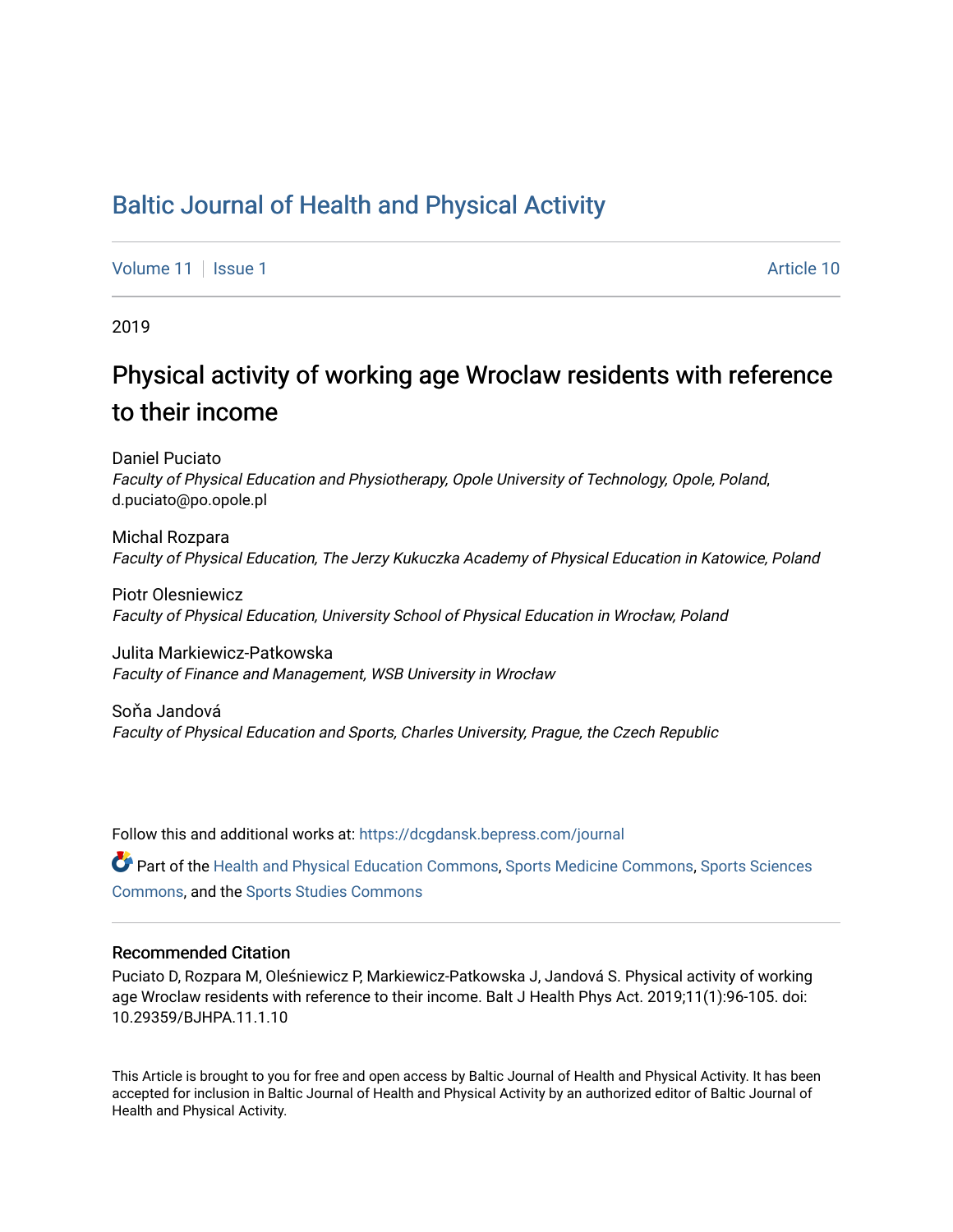**doi: 10.29359/BJHPA.11.1.10**

# **Physical activity of working age Wroclaw residents with reference to their income**

**Authors' Contribution: A** Study Design **B** Data Collection **C** Statistical Analysis **D** Data Interpretation **E** Manuscript Preparation **F** Literature Search

**G** Funds Collection

**Daniel Puciato1 ABDE, Michał Rozpara2 CDE, Piotr Oleśniewicz3 EFG, Julita Markiewicz-Patkowska4 EF, Soňa Jandová5 EF**

- <sup>1</sup> Faculty of Physical Education and Physiotherapy, Opole University of Technology, Poland
- <sup>2</sup> Faculty of Physical Education, The Jerzy Kukuczka Academy of Physical Education in Katowice, Poland
- <sup>3</sup> Faculty of Physical Education, University School of Physical Education in Wrocław, Poland
- <sup>4</sup> Faculty of Finance and Management, WSB University in Wrocław, Poland

<sup>5</sup> Faculty of Physical Education and Sports, Charles University, Prague, the Czech Republic

| abstract                     |                                                                                                                                                                                                                                                                                                                                                                                                                                                                                                                                                                                                                                                                                                                                                                                                                                                                           |
|------------------------------|---------------------------------------------------------------------------------------------------------------------------------------------------------------------------------------------------------------------------------------------------------------------------------------------------------------------------------------------------------------------------------------------------------------------------------------------------------------------------------------------------------------------------------------------------------------------------------------------------------------------------------------------------------------------------------------------------------------------------------------------------------------------------------------------------------------------------------------------------------------------------|
| <b>Background:</b>           | The aim of the paper was to assess the relationship between physical activity and the material status<br>in working age residents of Wrocław, Poland.                                                                                                                                                                                                                                                                                                                                                                                                                                                                                                                                                                                                                                                                                                                     |
| <b>Material and methods:</b> | The research covered 3,495 people aged 18-65 years. The research tool was the short version of<br>the IPAQ survey questionnaire. The following information was obtained: age, sex, height, weight, and<br>gross monthly income per capita in the household. Basic statistical characteristics were calculated, as<br>well as the Mann-Whitney test for samples with $n > 20$ and the Kruskal-Wallis ANOVA test. Statistical<br>significance was assumed for $p < 0.05$ .                                                                                                                                                                                                                                                                                                                                                                                                  |
| <b>Results:</b>              | In the weekly physical activity structure of the surveyed Wrocław residents, low-intensity activity<br>was dominant. Usually, men were more engaged in physical activity of high intensity than women;<br>women turned out more physically active than men within the range of low-intensity exercise. The<br>gross monthly income per capita differentiated the categories of overall, moderate-intensity, and<br>low-intensity physical activity in the surveyed women, and those of overall and low-intensity physical<br>activity in the surveyed men. In both sexes, respondents with low income were characterised by<br>the lowest physical activity. Women with medium income and men with high income were the most<br>physically active.                                                                                                                        |
| <b>Conclusions:</b>          | It seems necessary to include the poorest working age people in public health programs aimed at<br>increasing the level of physical activity.                                                                                                                                                                                                                                                                                                                                                                                                                                                                                                                                                                                                                                                                                                                             |
| Key words:                   | health promotion, physical activity, economic status, income per capita, Poland.                                                                                                                                                                                                                                                                                                                                                                                                                                                                                                                                                                                                                                                                                                                                                                                          |
| article details              |                                                                                                                                                                                                                                                                                                                                                                                                                                                                                                                                                                                                                                                                                                                                                                                                                                                                           |
|                              | Article statistics: Word count: 4,033; Tables: 3; Figures: 0; References: 37                                                                                                                                                                                                                                                                                                                                                                                                                                                                                                                                                                                                                                                                                                                                                                                              |
|                              | Received: March 2018; Accepted: October 2018; Published: March 2019                                                                                                                                                                                                                                                                                                                                                                                                                                                                                                                                                                                                                                                                                                                                                                                                       |
|                              | Full-text PDF: http://www.balticsportscience.com                                                                                                                                                                                                                                                                                                                                                                                                                                                                                                                                                                                                                                                                                                                                                                                                                          |
|                              | <b>Copyright</b> © Gdansk University of Physical Education and Sport, Poland                                                                                                                                                                                                                                                                                                                                                                                                                                                                                                                                                                                                                                                                                                                                                                                              |
|                              | Indexation: Celdes, Clarivate Analytics Emerging Sources Citation Index (ESCI), CNKI Scholar (China National Knowledge<br>Infrastructure), CNPIEC, De Gruyter - IBR (International Bibliography of Reviews of Scholarly Literature in<br>the Humanities and Social Sciences), De Gruyter - IBZ (International Bibliography of Periodical Literature in<br>the Humanities and Social Sciences), DOAJ, EBSCO - Central & Eastern European Academic Source, EBSCO -<br>SPORTDiscus, EBSCO Discovery Service, Google Scholar, Index Copernicus, J-Gate, Naviga (Softweco, Primo<br>Central (ExLibris), ProQuest - Family Health, ProQuest - Health & Medical Complete, ProQuest - Illustrata: Health<br>Sciences, ProQuest - Nursing & Allied Health Source, Summon (Serials Solutions/ProQuest, TDOne (TDNet),<br>Ulrich's Periodicals Directory/ulrichsweb, WorldCat (OCLC) |
| <b>Funding:</b>              | This research received no specific grant from any funding agency in the public, commercial, or not-for-profit sectors.                                                                                                                                                                                                                                                                                                                                                                                                                                                                                                                                                                                                                                                                                                                                                    |
|                              | <b>Conflict of interests:</b> Authors have declared that no competing interest exists.                                                                                                                                                                                                                                                                                                                                                                                                                                                                                                                                                                                                                                                                                                                                                                                    |
|                              | Corresponding author: Dr hab. Daniel Puciato; Politechnika Opolska - Department of Tourism and Recreation, Prószkowska 76 Opole Opole<br>Opolskie 45-758, Poland; phone no. +48 77 44 98 299; E-mail: d.puciato@po.opole.pl.                                                                                                                                                                                                                                                                                                                                                                                                                                                                                                                                                                                                                                              |
| <b>Open Access License:</b>  | This is an open access article distributed under the terms of the Creative Commons Attribution-Non-commercial 4.0<br>International (http://creativecommons.org/licenses/by-nc/4.0/), which permits use, distribution, and reproduction in<br>any medium, provided the original work is properly cited, the use is non-commercial and is otherwise in compliance<br>with the license.                                                                                                                                                                                                                                                                                                                                                                                                                                                                                      |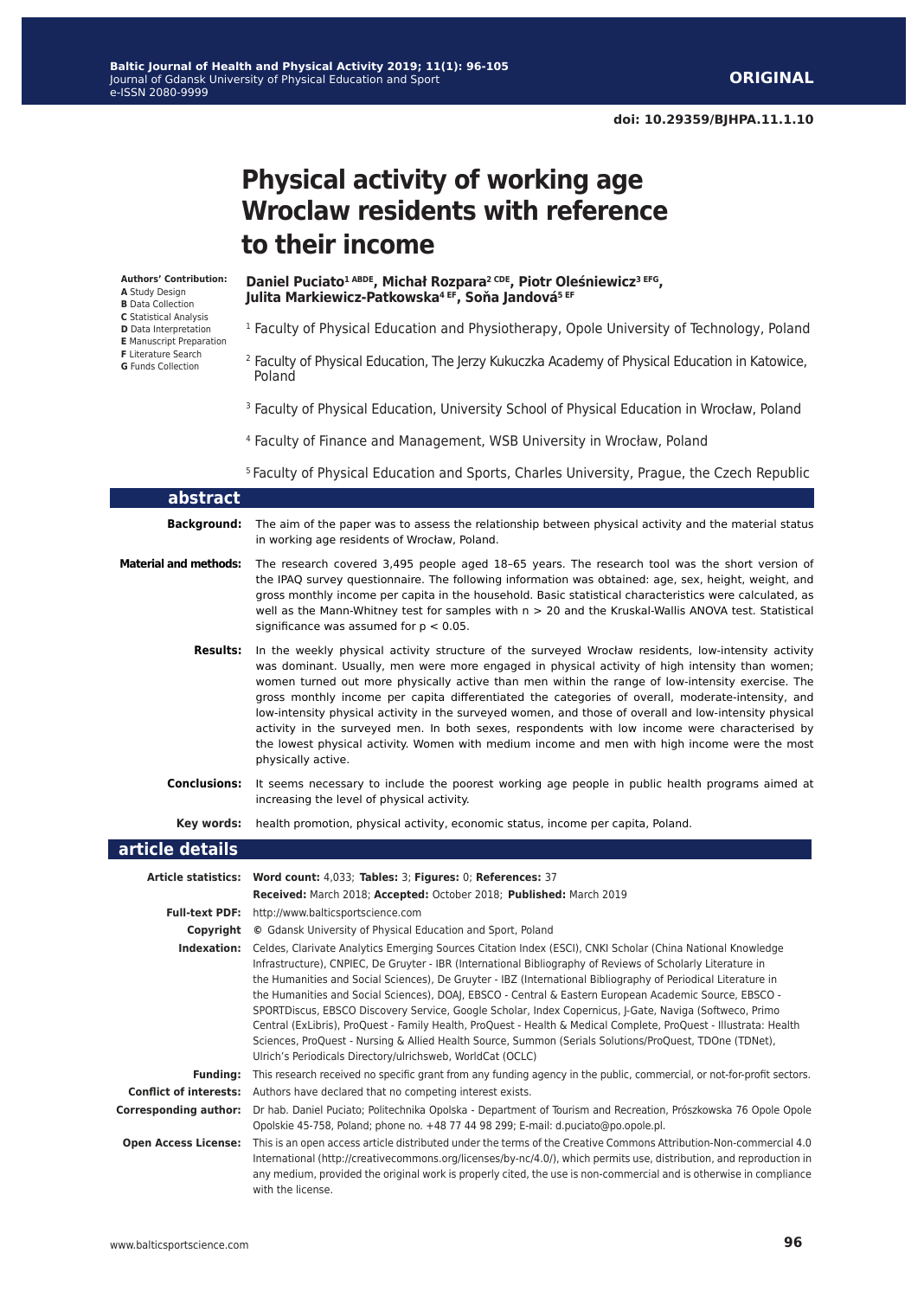### **introduction**

Civilisation changes, related primarily to the progress in science and technology, are the reason why the contemporary human engages less and less in physical activity. Increased automation and improved work organisation, modernised and more accessible means of transport, implementation of innovative technical solutions in the everyday life, and an extensive offer of services have considerably limited human physical activity in the professional setting, during transit, and within the household. Consequently, physical activity deficit is observed in many people, which results in deterioration of physical performance and fitness [1–5], as well as in an increased risk of such diseases as muscle atrophy, osteoporosis, type 2 diabetes, obesity, hypertension, coronary heart disease, and certain types of neoplasms [6–13]. In literature, negative effects of hypokinesia for mental health and mental performance are also pointed out, related to, among others, cognitive function disturbances, increased levels of anxiety and depression, worsened well-being, lowered self-esteem, decreased self-efficacy, increased stress, and lowered sleep quality [14–17].

Physical activity is of particular importance to working age people, as it allows them to maintain functional and intellectual performance at a level enabling efficient work. This is especially significant in the context of the frequently occurring, in highly developed countries, such socio-demographic phenomena as: lowered birth rates, prolonged education time, aging society (reduction of labour supply), extended life expectancy and related changes in pension legislation (raising the retirement age), or a burnout syndrome in a large percentage of workers [18, 19].

Hypokinesia in working-age people leads to many negative socio-economic consequences, including: lower employee productivity and business efficiency, burdens in public and private budgets related to high costs of managing chronic diseases, and, as a result, limiting the potential for economic development and for improving the quality of life [20, 21]. Therefore, in a growing number of countries, increasing the level of physical activity is considered a key element of national public health programs, as being one of the most effective and cheapest means of preventing civilisation diseases. Physical activity performed during leisure time is particularly susceptible to such action, although more demanding physical activity can be undertaken also in other areas of life. Actually, a number of measures are recommended, among others: limiting the use of motor vehicles and lifts, getting involved in household duties, and performing physical exercise during work breaks. The significant role of physical activity for the quality of professional work is also increasingly noticed by companies: active recreation of employees is more and more often favoured by including physical activity forms in work benefits and offering health advice, and leisure facilities are arranged at company premises.

The World Health Organisation also raises the need to increase physical activity, recommending 150 minutes of moderate intensity exercises or 75 minutes of high intensity exercises per week. Such activities should be arranged in at least 10-minute intervals [22]. However, results of empirical studies show that these recommendations are not commonly followed, especially in the Polish population. Gerovasili et al. [23] prove that Poles are among the least physically active European nations – as many as 44% of them remain completely physically inactive. Similar results are noted in works by Ignasiak et al. [24], and by Puciato et al. [18].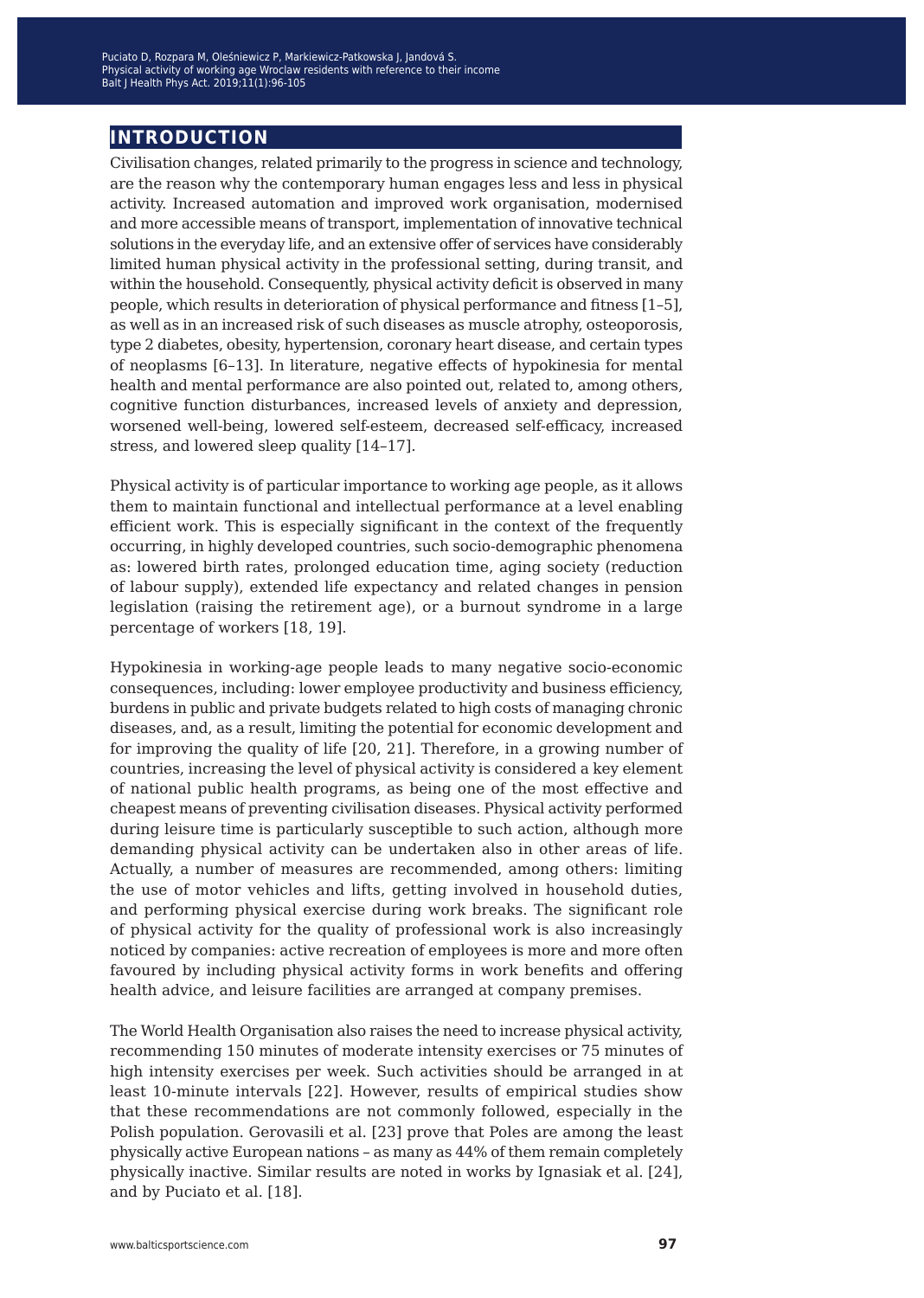Physical activity, apart from being a biological phenomenon, is also a socio-cultural issue, related to the lifestyle of contemporary people. As such, it can be indirectly modified by the following factors: age, sex, place of residence, marital status, education, as well as occupational and material status. With regard to economic factors, critical from the perspective of the article, monthly gross income per capita seems to be a useful measure. Contrary to total monthly gross income, it takes into account the size of the household and its actual purchasing power.

The relationships between physical activity and social factors are fairly well documented in literature [23–31]. However, the directions of impact of the financial status on physical activity are not fully recognised. On the one hand, people of lower economic status often perform manual labour, but on the other hand, people better off materially are generally better educated, and therefore more conscious of the importance of lifestyle, including physical activity, for health [30–33]. In addition, recreational services are now becoming commercial and chargeable, which puts materially affluent people in a better position. Not only tickets, passes or vouchers for sports activities are paid for, but also means of transport, insurance, recreational equipment, clothing, food, or supplements. The results of the empirical studies carried out so far to analyse the relationship between physical activity and material status are inconclusive. The works by Biernat [34] and Choi et al. [32] pointed at an increase in physical activity along with economic status improvement, but Chen et al. [35], Da Silva et al. [36], and Puciato [29] observed multidirectional correlations of physical activity and economic status.

In past studies, socio-economic conditions of physical activity of working age people were rarely analysed, as the authors usually concentrated on the whole population or studied the issue in relation to specific social or professional groups. Eliminating these research gaps is the most important goal of this paper, which aims at assessing the relationship between physical activity and monthly gross income per capita in residents of Wrocław, Poland, aged 18–65 years.

### **material and methods**

The study material included 3,495 people (1,894 women and 1,601 men) aged 18–65 years, which constituted about 1% of Wrocław inhabitants of this age. The mean value of age equalled  $40.4 \pm 4.3$  years for women and  $40.9 \pm 5.1$ years for men.

The study was carried out in the period from March 2012 to November 2013.

No statistically significant differences were observed between the age of the studied men and women in the groups of varied levels of income. Quota sample selection was applied, where: (1) control characteristics of the population were defined – sex and age – as well as groups (quotas) of population elements corresponding to the structure of the Wrocław population; (2) the defined quotas were divided among interviewers (students trained to carry out questionnaire surveys). Each poll taker was assigned one of the Wrocław districts appointed with the use of random number tables.

The number of respondents from particular districts was proportional to the number of inhabitants. All the respondents were advised about the aim and course of the study and they expressed their consent to participate.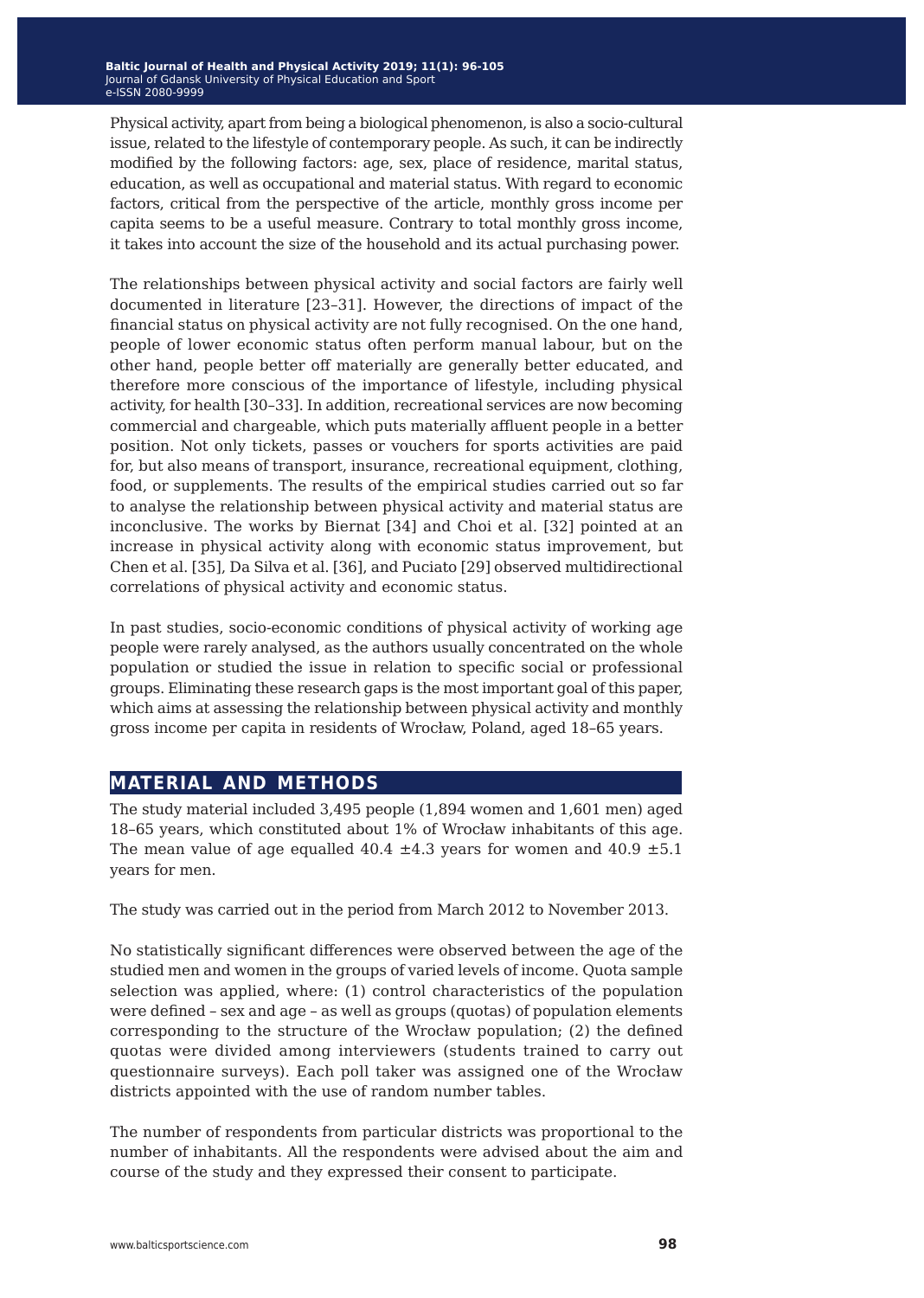The study design was approved by the Research Ethics Committee of the University School of Physical Education in Wrocław, Poland

The detailed characteristics of the respondents depending on the gross income per capita in the household are shown in Table 1.

Table 1. The number of men and women in the groups designated depending on the monthly income per capita in the household

| Sex   |                    | Total                                         |     |      |
|-------|--------------------|-----------------------------------------------|-----|------|
|       | $<$ 1000 PLN (low) | 1000-2000 PLN (medium)<br>$>$ 2000 PLN (high) |     |      |
| Women | 718                | 879                                           | 297 | 1894 |
| Men   | 437                | 690                                           | 474 | 1601 |
| Total | 1155               | 1569                                          | 771 | 3495 |

To assess the habitual physical activity, the diagnostic survey method – auditorium surveying technique – was applied. As the survey tool, the short version of the IPAQ survey questionnaire was used, consisting of six queries related to the respondents' physical activity in a typical week of their lives [37]. The activity taken into account in the research covered physical activity undertaken as part of professional work activities, at home and in its close vicinity, when moving from one place to another, and during leisure time. The authors thoroughly analysed the responses pertaining the assessment of physical activity frequency and duration in three intensity categories: high, moderate, and low. The intensity of exercise was determined with the use of the metabolic equivalent (MET; 1 MET is equivalent to oxygen  $[O_2]$  consumption at rest, and equals 3.5 ml  $O<sub>2</sub>/kg$  body weight/min), assuming 3.3 MET for low intensity exercise, 4 MET for moderate exercise, and 8 MET for high intensity exercise. The calculation algorithm constituted in multiplying the number of days, the duration, and the mentioned MET values separately for each intensity category.

In the course of the research, the following information concerning the respondents was also obtained: age, sex, height, body weight (which were the basis for calculating the body mass index, BMI), and gross monthly income per capita in the household. Three income ranges were assumed: up to 1000 PLN (low income), 1000–2000 PLN (medium income), and over 2000 PLN (high income).

Basic statistical characteristics were calculated: arithmetic means, standard deviations, variation coefficients, and extreme (minimum and maximum) values. Because of the lack of compliance of the analysed variables with normal distribution, the following nonparametric tests were calculated: the Mann-Whitney test for samples with  $n > 20$ , and the Kruskal-Wallis ANOVA test. Statistical reasoning was carried out for  $p < 0.05$ . Calculations were performed with the usage of the IBM SPSS Statistics 20 application.

### **results**

The mean values of body height, body weight, and BMI were statistically significantly higher in the studied men than in women ( $p < 0.05$ ). In the case of men, the average BMI value increased with the increase in income, and indicated slight overweight, regardless of the income.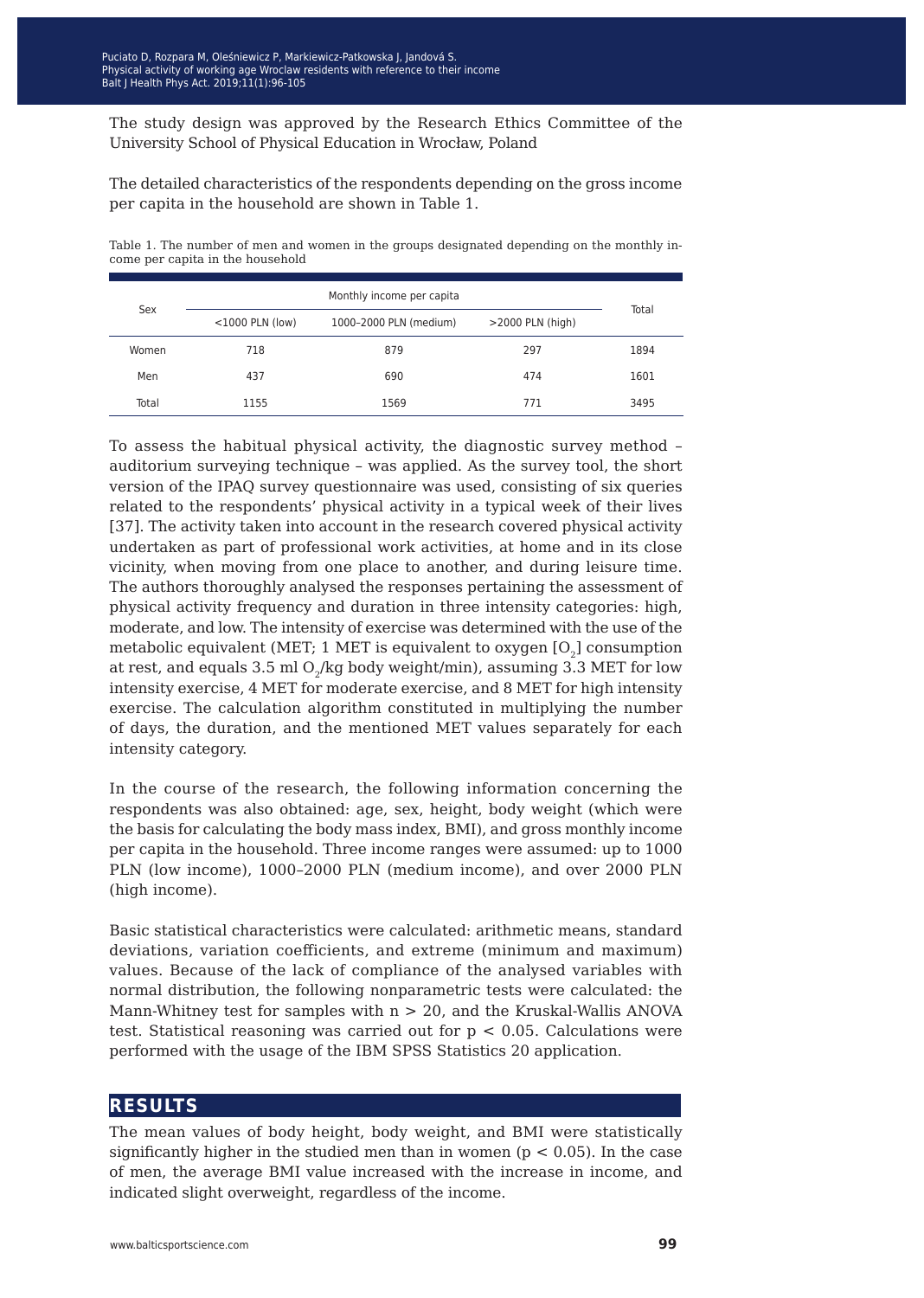The average duration of weekly physical activity in the studied group of Wrocław residents decreased with the increase of physical activity intensity. The respondents declared that they spent the most time performing physical activities of low intensity, and the least time performing physical activities of high intensity. Among the respondents of both sexes with the lowest income, statistically significant differences in the mean weekly duration of physical activity were observed for the activities of high (in favour of men) and low (in favour of women) intensity. In the group of respondents with medium income, the mean duration of physical activity overall and of that of low and moderate intensity was statistically significantly higher in men than in women. Among the respondents with the highest income, statistically significant differences were observed for physical activity of high and moderate intensity. The male respondents were more eagerly involved in physical activity of high intensity, and the female respondents – in physical activity of moderate intensity (Table 2).

| Table 2. Differentiation of variables for respondents with various levels of monthly income per |  |  |  |  |  |
|-------------------------------------------------------------------------------------------------|--|--|--|--|--|
| capita in the household according to sex                                                        |  |  |  |  |  |

| Variable                                    |      |           |        | <1000 PLN (low) |       |        | 1000-2000 PLN (medium) |          |                | >2000 PLN (high) |        |          |       |
|---------------------------------------------|------|-----------|--------|-----------------|-------|--------|------------------------|----------|----------------|------------------|--------|----------|-------|
|                                             | Sex  | $\bar{x}$ | SD     | Z               | p     | Χī     | SD                     | Z        | p              | Ÿ.               | SD     | Z        | p     |
| F<br>Age                                    | 38.9 | 13.5      |        |                 | 41.7  | 14.4   |                        |          | 42.4           | 12.8             |        |          |       |
| [years]                                     | M    | 39.8      | 15.3   | $-0.58$         | 0.564 | 39.9   | 13.6                   | 2.30     | 0.022          | 40.9             | 12.6   | 1.61     | 0.107 |
| Height                                      | F    | 166.4     | 6.3    |                 |       | 166.0  | 8.0                    |          |                | 165.8            | 5.6    | $-19.69$ |       |
| [cm]                                        | M    | 178.6     | 7.4    | $-22.59$        | 0.000 | 178.4  | 7.0                    | $-25.72$ | 0.000          | 179.3            | 7.6    |          | 0.000 |
| Weight                                      | F    | 64.1      | 10.2   | $-20.70$        | 0.000 | 64.9   | 10.4                   | $-23.13$ | 0.000          | 63.3             | 9.6    | $-18.34$ | 0.000 |
| [kg]                                        | М    | 79.8      | 10.5   |                 |       | 80.3   | 12.0                   |          |                | 84.4             | 13.4   |          |       |
| BMI                                         | F    | 23.2      | 3.5    | $-9.64$         | 0.000 | 23.6   | 4.0                    | $-9.92$  | 0.000          | 23.0             | 2.9    | $-12.49$ | 0.000 |
| $\left[\frac{\text{kg}}{\text{m}^2}\right]$ | M    | 25.1      | 3.5    |                 |       | 25.2   | 3.2                    |          |                | 26.2             | 3.5    |          |       |
| <b>DVPA</b>                                 | F    | 180.9     | 114.3  |                 |       | 175.9  | 105.2                  |          |                | 182.0            | 139.2  | $-2.68$  |       |
| $\lceil \text{min} / \rceil$<br>week]       | M    | 190.6     | 105.7  | $-1.73$         | 0.084 | 204.9  | 126.7                  | $-3.14$  | 0.002          | 210.1            | 132.5  |          | 0.007 |
| <b>EEVPA</b><br><b>IMET</b>                 | F    | 1447.2    | 914.1  |                 |       | 1407.6 | 841.7                  |          |                | 1455.7           | 1113.6 | $-2.68$  |       |
| min/<br>week]                               | М    | 1524.7    | 845.8  | $-1.73$         | 0.084 | 1639.6 | 1013.4                 | $-3.14$  | 0.002          | 1710.7           | 1128.5 |          | 0.007 |
| <b>DMPA</b>                                 | F    | 216.7     | 135.3  |                 |       | 203.2  | 139.9                  |          |                | 245.4            | 182.9  |          |       |
| [min/<br>week]                              | М    | 215.4     | 130.5  | $-0.01$         | 0.995 | 220.0  | 137.4                  | $-2.29$  | 0.022          | 213.8            | 141.1  | 1.73     | 0.083 |
| <b>EEMPA</b><br>[MET                        | F    | 866.9     | 541.3  |                 |       | 812.8  | 559.4                  |          |                | 981.6            | 731.4  |          |       |
| min/<br>week]                               | М    | 861.6     | 522.0  | $-0.01$         | 0.995 | 880.0  | 549.5                  | $-2.29$  | 0.022          | 840.3            | 530.1  | 1.73     | 0.083 |
| <b>DLPA</b><br>$\lceil \text{min} / \rceil$ | F    | 272.0     | 125.8  | 2.71            | 0.007 | 273.6  | 171.1                  |          |                | 251.0            | 182.2  |          |       |
| week]                                       | М    | 250.4     | 125.7  |                 |       | 285.4  | 167.6                  | $-1.59$  | 0.111          | 255.6            | 175.5  | $-0.55$  | 0.580 |
| EELPA<br><b>IMET</b>                        | F    | 897.7     | 415.0  |                 |       | 903.0  | 564.7                  | $-1.59$  |                | 828.4            | 601.3  |          |       |
| min/<br>week]                               | M    | 826.2     | 414.7  | 2.71            | 0.007 | 941.7  | 553.2                  |          | 0.111<br>843.4 |                  | 579.2  | $-0.55$  | 0.580 |
| <b>DTPA</b>                                 | F    | 540.4     | 294.0  |                 |       | 513.5  | 312.9                  | $-3.49$  |                | 564.3            | 390.6  | 1.13     |       |
| [min/<br>week]                              | М    | 544.7     | 272.8  | $-0.43$         | 0.664 | 571.5  | 339.0                  |          | 0.000          | 509.9            | 333.0  |          | 0.260 |
| EETPA<br><b>IMET</b>                        | F    | 2458.1    | 1448.4 |                 |       | 2276.6 | 1537.4                 |          |                | 2602.7           | 1878.0 |          |       |
| min/<br>week]                               |      | 2524.5    | 1516.7 | $-0.60$         | 0.550 | 2632.1 | 1736.6                 | $-3.67$  | 0.000          | 2419.2           | 1742.1 | 1.16     | 0.246 |

*DVPA – duration of vigorous physical activity, EEVPA – energy expenditure of vigorous physical activity; DMPA – duration of moderate physical activity, EEMPA – energy expenditure of moderate physical activity; DLPA – duration of low physical activity, EELPA – energy expenditure of low physical activity; DTPA – duration of total physical activity, EETPA – energy expenditure of total physical activity.*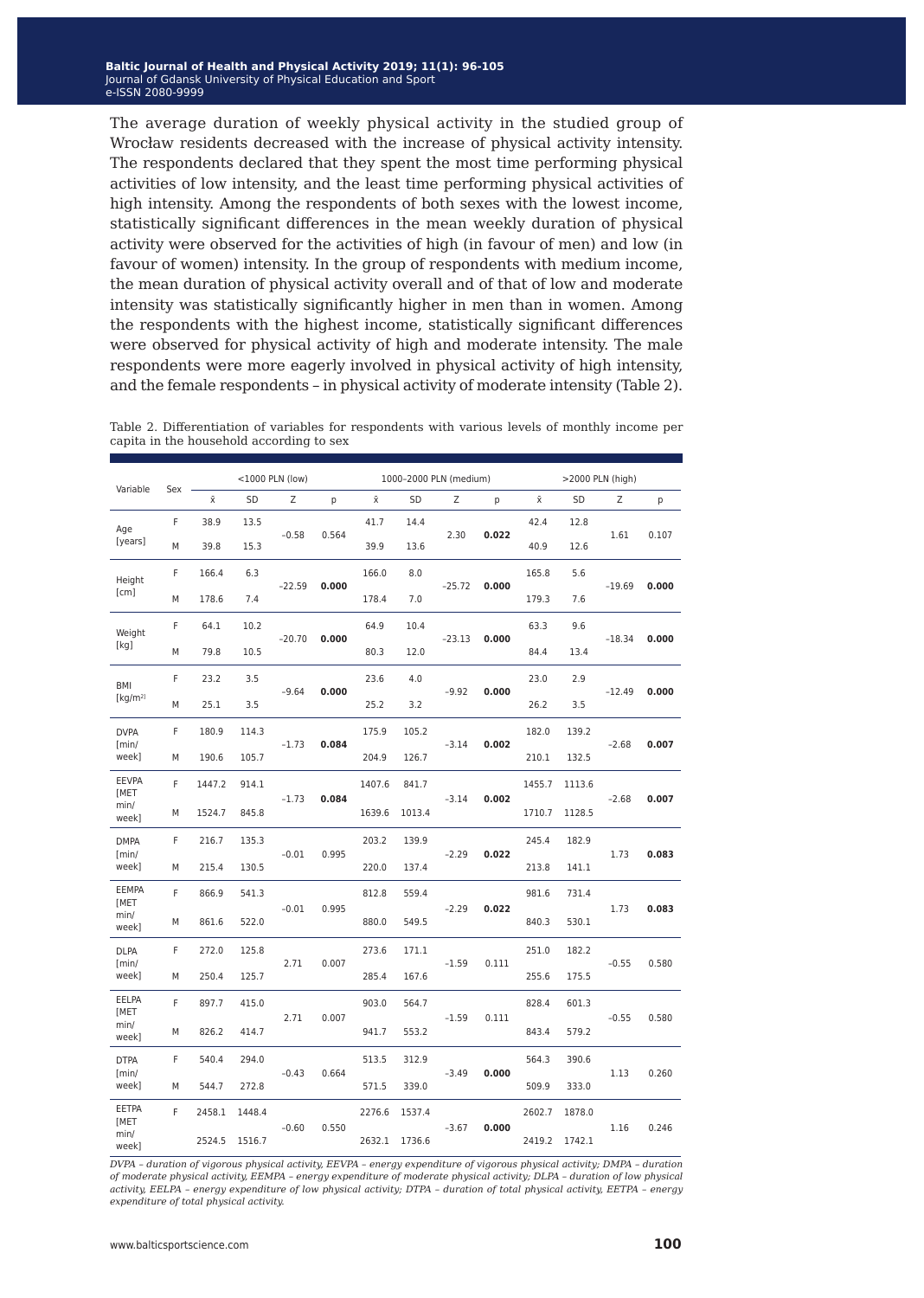Table 3. Differentiation of variables for respondents with various levels of monthly income per capita in the household

|                             | Monthly income   | Women  |        |       |       | Men    |               |       |       |
|-----------------------------|------------------|--------|--------|-------|-------|--------|---------------|-------|-------|
| Variable                    | per capita [PLN] | Χ      | SD     | н     | р     | Χ      | SD            | Н     | р     |
|                             | $<$ 1000         | 38.9   | 13.5   |       |       | 39.8   | 15.3          |       |       |
| Age [years]                 | 1000-2000        | 41.7   | 14.4   | 21.23 | 0.000 | 39.9   | 13.6          | 5.39  | 0.068 |
|                             | >2000            | 42.4   | 12.8   |       |       | 40.9   | 12.6          |       |       |
|                             | $<$ 1000         | 166.4  | 6.3    |       |       | 178.6  | 7.4           |       |       |
| Height [cm]                 | 1000-2000        | 166.0  | 8.0    | 1.85  | 0.397 | 178.4  | 7.0           | 6.62  | 0.037 |
|                             | >2000            | 165.8  | 5.6    |       |       | 179.3  | 7.6           |       |       |
|                             | $<$ 1000         | 64.1   | 10.2   |       |       | 79.8   | 10.5          |       |       |
| Weight [kg]                 | 1000-2000        | 64.9   | 10.4   | 6.63  | 0.036 | 80.3   | 12.0          | 58.69 | 0.000 |
|                             | >2000            | 63.3   | 9.6    |       |       | 84.4   | 13.4          |       |       |
|                             | $<$ 1000         | 23.2   | 3.5    |       |       | 25.1   | 3.5           |       |       |
| BMI<br>[kg/m <sup>2</sup> ] | 1000-2000        | 23.6   | 4.0    | 4.38  | 0.112 | 25.2   | 3.2           | 51.98 | 0.000 |
|                             | >2000            | 23.0   | 2.9    |       |       | 26.2   | 3.5           |       |       |
|                             | $<$ 1000         | 175.9  | 105.2  |       |       | 190.6  | 105.7         |       |       |
| DVPA [min/ week]            | 1000-2000        | 180.9  | 114.3  | 0.84  | 0.658 | 204.9  | 126.7         | 1.39  | 0.500 |
|                             | >2000            | 182.0  | 139.2  |       |       | 213.8  | 141.1         |       |       |
|                             | $<$ 1000         | 1407.6 | 841.7  |       |       | 1524.7 | 845.8         |       |       |
| EEVPA [MET min/<br>week]    | 1000-2000        | 1447.2 | 914.1  | 0.84  | 0.658 | 1639.6 | 1013.4        | 1.39  | 0.500 |
|                             | >2000            | 1455.7 | 1113.6 |       |       | 1710.7 | 1128.5        |       |       |
|                             | $<$ 1000         | 203.2  | 139.9  |       |       | 210.1  | 132.5         |       |       |
| DMPA [min/ week]            | 1000-2000        | 245.4  | 182.9  | 9.22  | 0.010 | 215.4  | 130.5         | 0.72  | 0.699 |
|                             | >2000            | 216.7  | 135.3  |       |       | 220.0  | 137.4         |       |       |
|                             | $<$ 1000         | 812.8  | 559.4  |       |       | 840.3  | 530.1         |       |       |
| EEMPA [MET min/<br>week]    | 1000-2000        | 981.6  | 731.4  | 9.22  | 0.010 | 861.6  | 522.0         | 0.72  | 0.699 |
|                             | >2000            | 866.9  | 541.3  |       |       | 880.0  | 549.5         |       |       |
|                             | $<$ 1000         | 251.0  | 182.2  |       |       | 250.4  | 125.7         |       |       |
| <b>DLPA</b><br>[min/ week]  | 1000-2000        | 273.6  | 171.1  | 17.32 | 0.000 | 255.6  | 175.5         | 12.51 | 0.002 |
|                             | >2000            | 272.0  | 125.8  |       |       | 285.4  | 167.6         |       |       |
|                             | $<$ 1000         | 828.4  | 601.3  |       |       | 826.2  | 414.7         |       |       |
| EELPA [MET min/<br>week]    | 1000-2000        | 903.0  | 564.7  | 17.32 | 0.000 | 843.4  | 579.2         | 12.51 | 0.002 |
|                             | >2000            | 897.7  | 415.0  |       |       | 941.7  | 553.2         |       |       |
| DTPA [min/ week]            | $<$ 1000         | 513.5  | 312.9  |       |       | 509.9  | 333.0         |       |       |
|                             | 1000-2000        | 564.3  | 390.6  | 11.14 | 0.004 | 540.4  | 294.0         | 9.03  | 0.011 |
|                             | >2000            | 544.7  | 272.8  |       |       | 571.5  | 339.0         |       |       |
|                             | $<$ 1000         | 2276.6 | 1537.4 |       |       | 2419.2 | 1742.1        |       |       |
| EETPA [MET min/<br>week]    | 1000-2000        | 2602.7 | 1878.0 | 11.56 | 0.003 | 2524.5 | 1516.7        | 6.02  | 0.049 |
|                             | >2000            | 2458.1 | 1448.4 |       |       |        | 2632.1 1736.6 |       |       |

*DVPA – duration of vigorous physical activity, EEVPA – energy expenditure of vigorous physical activity; DMPA – duration of moderate physical activity, EEMPA – energy expenditure of moderate physical activity; DLPA – duration of low physical activity, EELPA – energy expenditure of low physical activity; DTPA – duration of total physical activity, EETPA – energy expenditure of total physical activity.*

With regard to somatic parameters, the size of the gross monthly income per capita in the household statistically significantly differentiated the following characteristics: body weight in both sexes, and height and BMI in male Wrocław residents. In women, the mean body weight was the lowest in those with high income, and the highest in those with medium income. In men, the mean body weight increased together with income. In the group of men, similar relationships with income were noted for BMI; with regard to body height, men with medium income turned out the shortest on average, and men with high income were the tallest.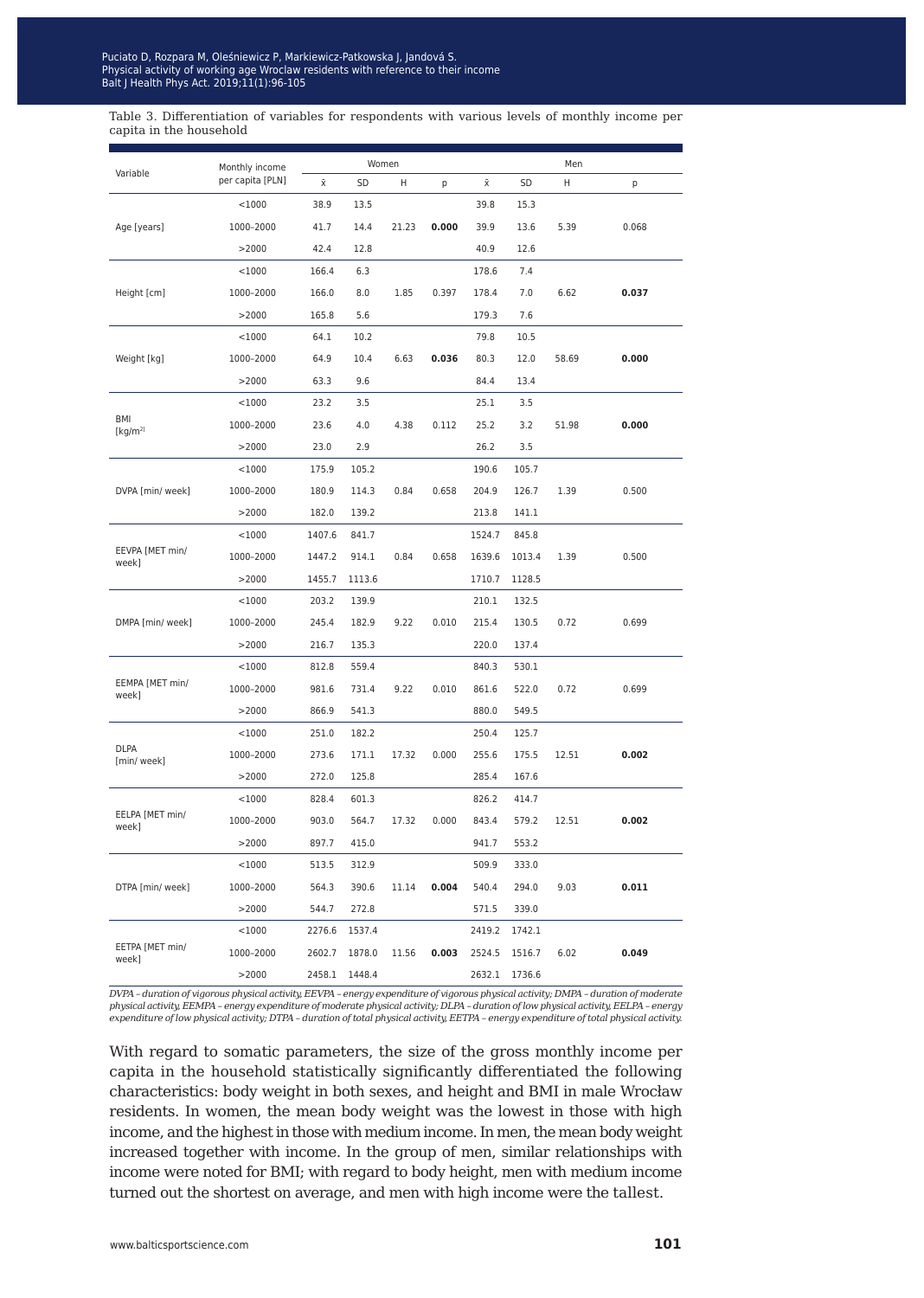Among the surveyed women from Wrocław, statistically significant differences between the groups selected by monthly gross income per capita in the household were observed for the overall physical activity and for the physical activity of moderate and low intensity. For both analysed physical activity parameters, i.e. weekly duration and energy expenditure, women with lowest income featured the lowest average parameter values, and women with medium income featured the highest average parameter values. It should be emphasised that the mean differences between the average physical activity parameter values in groups of women with medium and low income were bigger than among those with medium and high income.

In the case of the surveyed working age men, significant differences between the groups selected by monthly gross income were observed for the overall weekly physical activity and for low-intensity physical activity. Mean physical activity parameter values increased together with the monthly gross income per capita in the household (Table 3).

#### **discussion**

In the structure of the respondents' weekly physical activity, low-intensity activity was dominant. Similar observations were made by other researchers [11, 30, 34]. However, in the case of the surveyed Wrocław residents, this is not necessarily a negative phenomenon, owing to a relatively long average duration of higher intensity activity. Actually, the mean duration of physical activity of moderate and high intensity indicates that the study subjects meet the standards formulated by the World Health Organisation [22].

The sex-related differences among the respondents with respect to their physical activity turn out to be quite interesting. Earlier papers clearly indicated that men were more physically active than women [10, 19, 23, 24, 29]. However, the analysis of the particular levels of physical activity intensity points at multidirectional relationships between physical activity and sex in the surveyed population. In the group of respondents with the lowest income, men were characterised by higher physical activity of high intensity, and women – by higher physical activity of low intensity. Among residents with medium income, men were more physically active than women with respect to overall, high, and moderate range of intensity. Last but not least, in the group of respondents with the highest income, men were more inclined to engage in physical activity of high intensity, and women – in that of moderate intensity.

The outcomes noted in the paper can be caused by the fact that people with the lowest income are often employed as physical workers. This type of work is usually more physically intensive for men than for women, due to physiological, cultural, and legal reasons. Moreover, in the Polish family model, despite the increasing equality of sexes, the majority of household duties are still carried out by women. The intensity of this type of physical activity is usually low. In the group of people with the highest income, physical activity performed during leisure time was probably dominant. The most popular forms of physical activity in free time for men (such as team games, strength workout, or martial arts) are usually also characterised by more intensity than the physical activities preferred by women (such as fitness workout, dancing or jogging). Thus, generalizing the obtained study results, one can conclude that the surveyed men were engaged in physical activity of high intensity for a longer time, and in the case of the surveyed women, physical activity of low intensity was dominant. This observation is consistent with the results of some previous empirical research [12, 30, 32].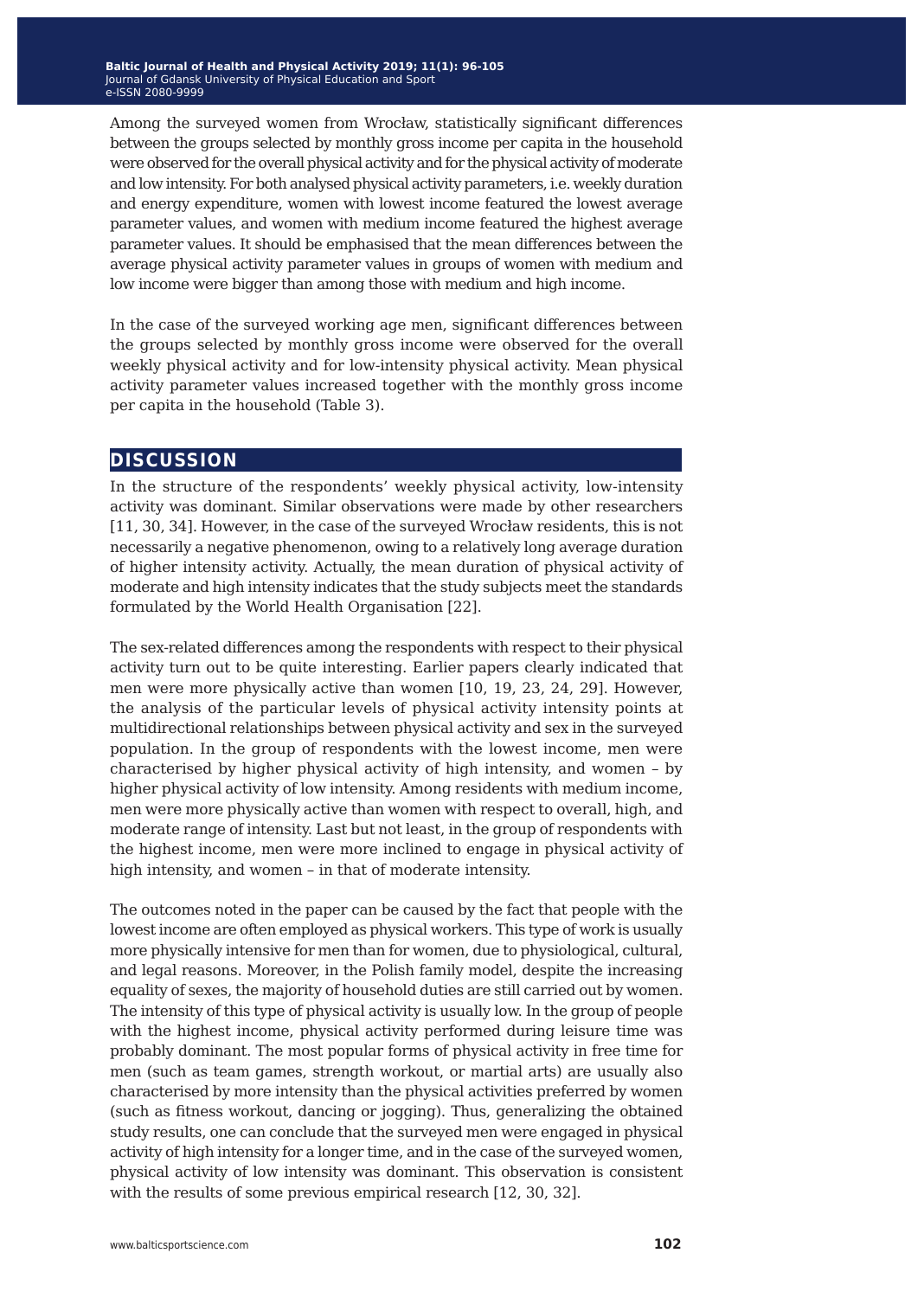The gross monthly income per capita differentiated the categories of overall, moderate-intensity, and low-intensity physical activity in the surveyed women, and those of overall and low-intensity physical activity in the surveyed men. In both sexes, respondents with low income were characterised by the lowest physical activity. Women with medium income and men with high income were the most physically active. The obtained results prove that in the poorest social groups, the conditions for undertaking physical activity are particularly unfavourable. It should be remembered that the lowest income category defined in the research (<1000 PLN) is more or less equivalent to the minimum subsistence level in Poland. Thus, this group included people with income slightly above the subsistence level and those living at or below the subsistence level, in some cases even at the living wage level (approximately 500 PLN). Income of this height allows meeting only the basic existence and consumer needs at a very low level, which seems extremely unfavourable in the context of the feasibility to engage in physical activity. Usually, people with such low income are also not very well educated, and therefore, apart from being unable to cover expenses related to physical activity, they may remain unaware of the significance of lifestyle for good health and quality of life. Some interesting dependencies were also observed among people with high income. For women, medium levels of income proved sufficient to engage in physical activity, as this income group included the most physically active respondents. Among men, those with the highest income were the most physically active. Similar regularities were noted in some earlier works, which also reported that the medium socio-economic status was sufficient to ensure appropriate conditions to adopt healthy behaviours [18, 32, 35].

In the context of the assumptions made, one should remember, however, that the average income in Poland is still among the lowest in the European Union, and that it often turns out insufficient to satisfy the basic needs. This is particularly important in the case of men, who, despite the decreasing differences, still earn more on average than women, and bear the primary responsibility for the well-being of their families. Therefore, they probably sometimes give up some part of their free time resources to take an additional professional activity. This is consistent with the economic theory phenomenon known as the substitution effect of a wage increase. In the group of the surveyed men with the highest income, an opposite phenomenon could have taken place (the income effect of a wage increase), consisting in full utilization of free time resources or even increasing them by giving up a portion of work time. This allowed them to increase the physical activity level in their free time, which was supported by the ability to purchase paid recreational services. In the case of men with the highest income, who are usually well educated, the reasons to engage in physical activity could have included the awareness of desired healthy behaviours and the peculiar fashion for active lifestyle, observed among urban middle class representatives at present. People with high income can also afford to purchase household maintenance services, which may additionally increase the amount of their free time. One of the facts confirming the occurrence of regularities resulting from the marginal rate of substituting recreation for leisure in Wrocław residents can be the empirically proven domination of the income effect over the substitution effect in men. It should also be stressed that the differences concerning physical activity between the respondents with high and with medium income were definitely lower than the differences between Wrocław residents with high or medium income together as compared to those with low income. This proves the particularly unfavourable effects of such negative socio-economic phenomena as poverty on human physical activity and health. This observation is partially consistent with the results obtained by Gerovasili et al. [23], who points out that inhabitants of richer European Union countries are usually more physically active than those coming from less developed countries.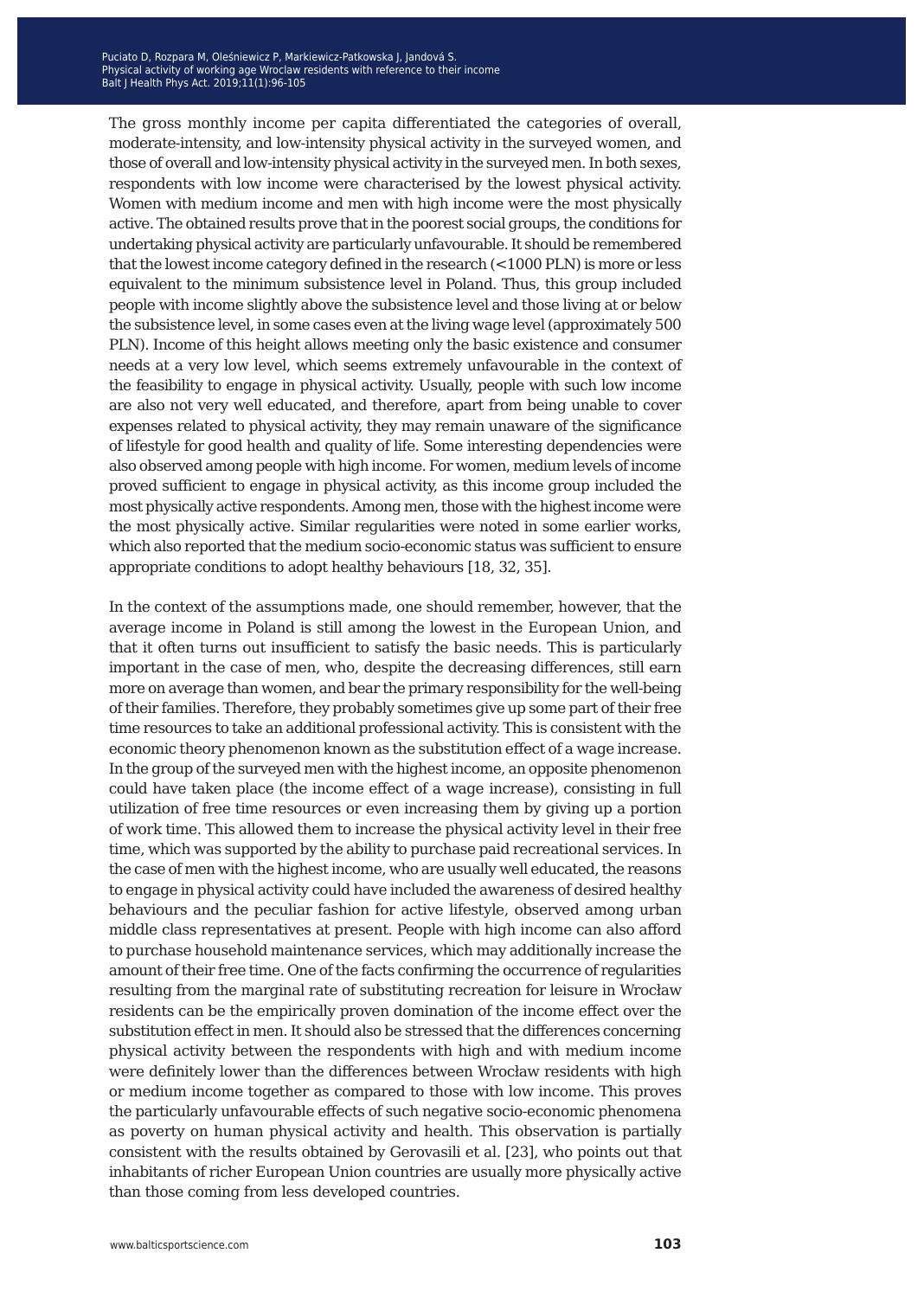### **conclusions**

The study reports significant relationships between physical activity and monthly gross income per capita in the household. The lowest income levels proved particularly disadvantageous for the Wrocław residents in the context of implementing physical activity. Therefore, it seems necessary to include working age people, especially the poorest ones, in public health programs aimed at increasing the level of physical activity.

The analysis of the research results allows indicating both the strengths and weaknesses of the article. Among the strengths, one should mention the study group, as determinants of physical activity in working age people were rarely analysed in previous studies. The subject of assessing the relationship between physical activity and monthly income per capita is also an advantage. On the one hand, empirical studies rarely consider economic factors, focusing primarily on the social ones. On the other hand, monthly income per capita seems to be an efficient indicator of the economic situation. Therefore, it can be recommended for use in subsequent studies.

The article weaknesses certainly include the study subject limitation to the inhabitants of Wrocław, and the application of a research tool in the form of the short version of the IPAQ survey questionnaire. Actually, it allows evaluating overall physical activity only, without a separate analysis of physical activity at work, at home, in free time, and when moving from one place to another. Therefore, in future studies, the research population should be extended to the whole area of Poland and other countries in East-Central Europe, and different research tools should be applied, e.g. the long version of the IPAQ survey questionnaire. Differences between the particular types of physical activity may turn out crucial for explaining the relationships between physical activity and socio-economic factors, including material status.

#### **references**

- [1] Maciaszek J, Osiński W. Effect of Tai Chi on body balance: Randomized controlled trial in elderly men with dizziness. Am J Chinese Med. 2012;40:245-253.<http://doi.org/10.1142/S0192415X1250019X>
- [2] Rożek-Piechura K, Ignasiak Z, Sławińska T, Piechura J, Ignasiak T. Respiratory function, physical activity and body composition in adult rural population. Ann Agr Env Med. 2014;21:369-374
- [3] Skrzek A, Pridalova M, Sebastjan A. et al. Fine motor skills of the hands in Polish and Czech female senior citizens from different backgrounds. Aging Clin Exp Res. 2015;27:491-498. [http://doi.](http://doi.org/10.1007/s40520-014-0299-7) [org/10.1007/s40520-014-0299-7](http://doi.org/10.1007/s40520-014-0299-7)
- [4] Wróblewska I, Oleśniewicz P, Kurpas D, Sołtysik M, Błaszczuk J. Analysis of spirometry results in hospitalized patients aged over 65 years. Clin Interv Aging. 2015;10:1071-1076.<http://doi.org/10.2147/CIA.S85387>
- [5] Biernat E. Socio-demographic determinants of participation in swimming amongst working residents of Warsaw. J. Hum. Kin. 2012;32:175-183.<http://doi.org/10.2478/v10078-012-0034-4>
- [6] Aronow W. Exercise therapy for older persons with cardiovascular disease. Am J Geriatr Cardiol. 2011;10:245-252. <http://doi.org/10.1111/j.1076-7460.2001.00803.x>
- [7] Fransson E, de Faire U, Ahlbom A, Reuterwall C, Halquist J, Alfredsson L. The risk of acute myocardial infarction: interactions of types of physical activity. Epidemiol. 2004;15:573-582. [http://doi.](http://doi.org/10.1097/01.ede.0000134865.74261.fe) [org/10.1097/01.ede.0000134865.74261.fe](http://doi.org/10.1097/01.ede.0000134865.74261.fe)
- [8] Goran M, Ball G, Cruz M. Obesity and risk of type 2 diabetes and cardiovascular disease in children and adolescents. J Clin Endocr Metab. 2003;88:1417-1427.<http://doi.org/10.1210/jc.2002-021442>
- [9] Kohl H. Physical activity and cardiovascular disease: evidence for a dose response. Med Sci Sports Exerc. 2001;33,472-483. <http://doi.org/10.1097/00005768-200106001-00017>
- [10] Mynarski W, Cholewa J, Rozpara M, Borek Z, Strojek K, Nawrocka A. Recommendations for healthenhancing physical activities in type 2 diabetes patients. J Phys Ther Sci. 2015;27:2419-2422. [http://](http://doi.org/10.1589/jpts.27.2419) [doi.org/10.1589/jpts.27.2419](http://doi.org/10.1589/jpts.27.2419)
- [11] Mynarski W, Psurek A, Borek Z, Rozpara M, Grabara M, Strojek K. Declared and real physical activity in patients with type 2 diabetes mellitus as assessed by the International Physical Activity Questionnaire and Caltrac accelerometer monitor: A potential tool for physical activity assessment in patients with type 2 diabetes mellitus. Diabetes Res Clin Pr. 2012;98,46-50. [http://doi.org/10.1016/j.](http://doi.org/10.1016/j.diabres.2012.05.024) [diabres.2012.05.024](http://doi.org/10.1016/j.diabres.2012.05.024)